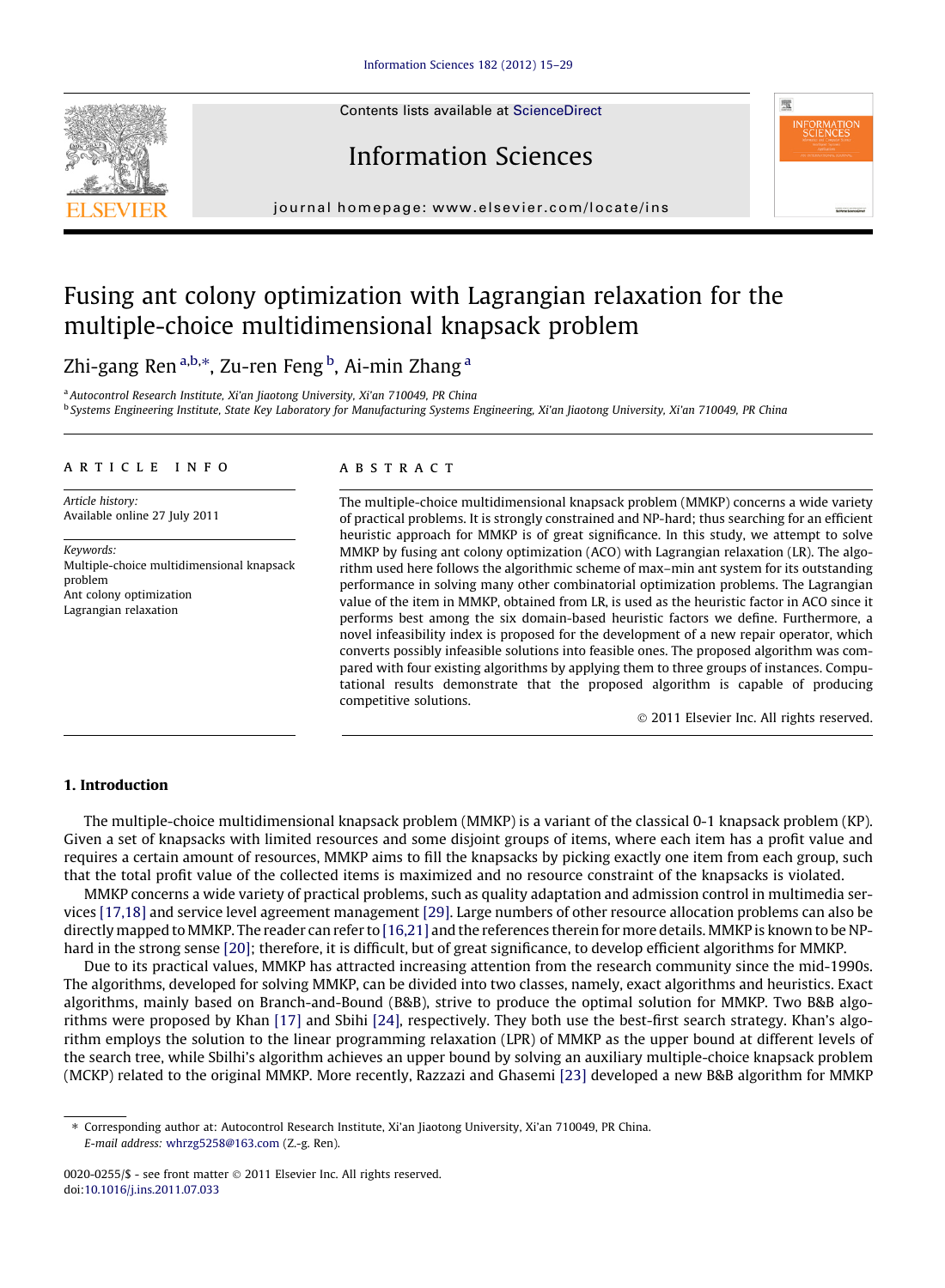based on the core concept, a concept widely applied to other KPs [\[16\]](#page--1-0). In their algorithm, the search tree is arranged according to the defined orderings in the core, and is navigated in a depth-first manner. However, all these exact algorithms can only be used to solve instances of limited size due to the NP-hardness of MMKP. Therefore, many research efforts have been devoted to the development of heuristics that can find good or near optimal solutions within an acceptable computation time. The first heuristic, proposed by Moser et al. [\[20\],](#page--1-0) adopts the concept of graceful degradation from the most valuable item defined based on Lagrangian multipliers. Based on Toyoda's concept of aggregate resource [\[28\]](#page--1-0), Khan et al. [\[17,18\]](#page--1-0) designed a heuristic named HEU, which finds a solution by only upgrading the selected item of a group. A modified version of HEU, M-HEU, was presented by Akbar et al. in [\[1\]](#page--1-0). It improves the total value of a solution with an upgrade operation, followed by one or more downgrade operations. To shorten its runtime, M-HEU was further parallelized on multiple processors [\[25\].](#page--1-0) Akbar et al. [\[2\]](#page--1-0) also proposed a convex hull based method, which maps the multidimensional resource constraints to a single dimension with a penalty vector, and reduces the search space by constructing convex hulls. Based on surrogate relaxation, Parra-Hernandez and Dimopoulos [\[21\]](#page--1-0) proposed a heuristic named HMMKP. It uses the Lagrangian multipliers, obtained by solving the LPR of the multidimensional knapsack problem (MDKP) reduced from the original MMKP, as the surrogate multipliers. For a review of the existing heuristics for MMKP, the reader may refer to [\[14\].](#page--1-0)

It is a common practice to apply metaheuristics to combinatorial optimization problems (COPs). Compared with the general heuristic, the metaheuristic searches the solution space in a systematic way, and usually achieves considerably high performance in relatively long computation time. So far, only a small number of metaheuristics directly deal with MMKP. The two algorithms proposed by Hifi et al. [\[12,13\]](#page--1-0) can be considered as this type. The first one, based on guided local search [\[12\],](#page--1-0) uses memory to guide the search to the promising regions of the solution space by penalizing the bad features of previously visited solutions. The other one, based on reactive local search (RLS) [\[13\]](#page--1-0), performs explicit checking for the repetition of configurations, deblocking to escape from local maxima, and degrading to introduce diversification. Moreover, Hiremath [\[14\]](#page--1-0) developed three tabu search approaches and obtained decent results. The column generation method designed by Cherfi and Hifi [\[5\]](#page--1-0) for MMKP is also in the spirit of the metaheuristic.

In this paper, we present a hybrid algorithm, which solves MMKP by fusing ant colony optimization (ACO) [\[7,9,10\]](#page--1-0) with Lagrangian relaxation (LR) [\[30\]](#page--1-0). For the convenience of description, we name it AL-MMKP. ACO is a population-based metaheuristic proposed by Dorigo et al. [\[7\]](#page--1-0) in the early 1990s from the inspiration of the foraging behavior of the real ant colony. The idea of applying ACO to MMKP is motivated by the following three factors. First, ACO has attracted many research efforts since its debut. Several excellent ACO variants have been developed and applied to a great variety of hard COPs [\[10\]](#page--1-0), including some types of KPs [\[15,19\]](#page--1-0) and some resource-constrained scheduling problems [\[4\].](#page--1-0) To the best of our knowledge, ACO has never been used to solve MMKP so far. Second, it has been found that the domain-based heuristic factor is useful in solving most COPs. LR can provide efficient heuristic factors for constrained problems, and ACO supports the use of such factor to improve its performance. Third, ACO is amenable to parallel implementation, which makes it possible that some real-time MMKPs, such as the admission control problem in the adaptive multimedia server system, can be solved more quickly.

AL-MMKP follows the algorithmic scheme of max–min ant system (MMAS) [\[27\],](#page--1-0) one of the most outstanding ACO variants. AL-MMKP also fully takes into account the characteristics of MMKP. When constructing solutions, it uses a singlegroup-oriented method, which allows artificial ants to generate solutions efficiently. Six domain-based heuristic factors are defined for MMKP. The Lagrangian value of the item in MMKP is integrated into ACO since it performs best among these six heuristic factors. The solutions directly produced by ACO may be infeasible due to the strong constraints in MMKP. To solve this problem, we propose a novel infeasibility index and develop a repair operator based on it. Compared with the existing repair operators, the new operator can produce a feasible solution with low computation cost.

The remainder of this paper is organized as follows. In Section 2, we formally describe the MMKP and one of its LR forms. In Section 3, we present the detailed strategies used in AL-MMKP. The computational experiments and results are given in Section 4. Finally, conclusions are drawn in Section 5.

### 2. Formulation and Lagrangian relaxation of MMKP

Suppose there are m knapsacks and n groups of items, where each group (denoted by i) has  $l_i$  items. Let  $M = \{1, 2, ..., m\}$ be the knapsack set,  $N = \{1, 2, \ldots, n\}$  be the group set,  $L_i = \{1, 2, \ldots, l_i\}$  be the set of items in group i,  $v_{ii}$  be the profit value of item j in group i,  $c_{ijk}$  be the amount of resource k required by item j in group i, and  $r_k$  be the resource amount available on knapsack k. Formally, MMKP can be expressed as

$$
\max V(x) = \sum_{i \in N} \sum_{j \in L_i} v_{ij} x_{ij} \tag{1a}
$$

subject to

$$
\sum_{i \in N} \sum_{j \in L_i} c_{ijk} x_{ij} \leqslant r_k, \quad k \in M
$$
\n
$$
\sum_{i \in N} x_{ij} = 1, \quad i \in N
$$
\n
$$
(10)
$$

$$
\sum_{j\in L_i} x_{ij} \in \{0,1\}
$$
\n
$$
(1d)
$$